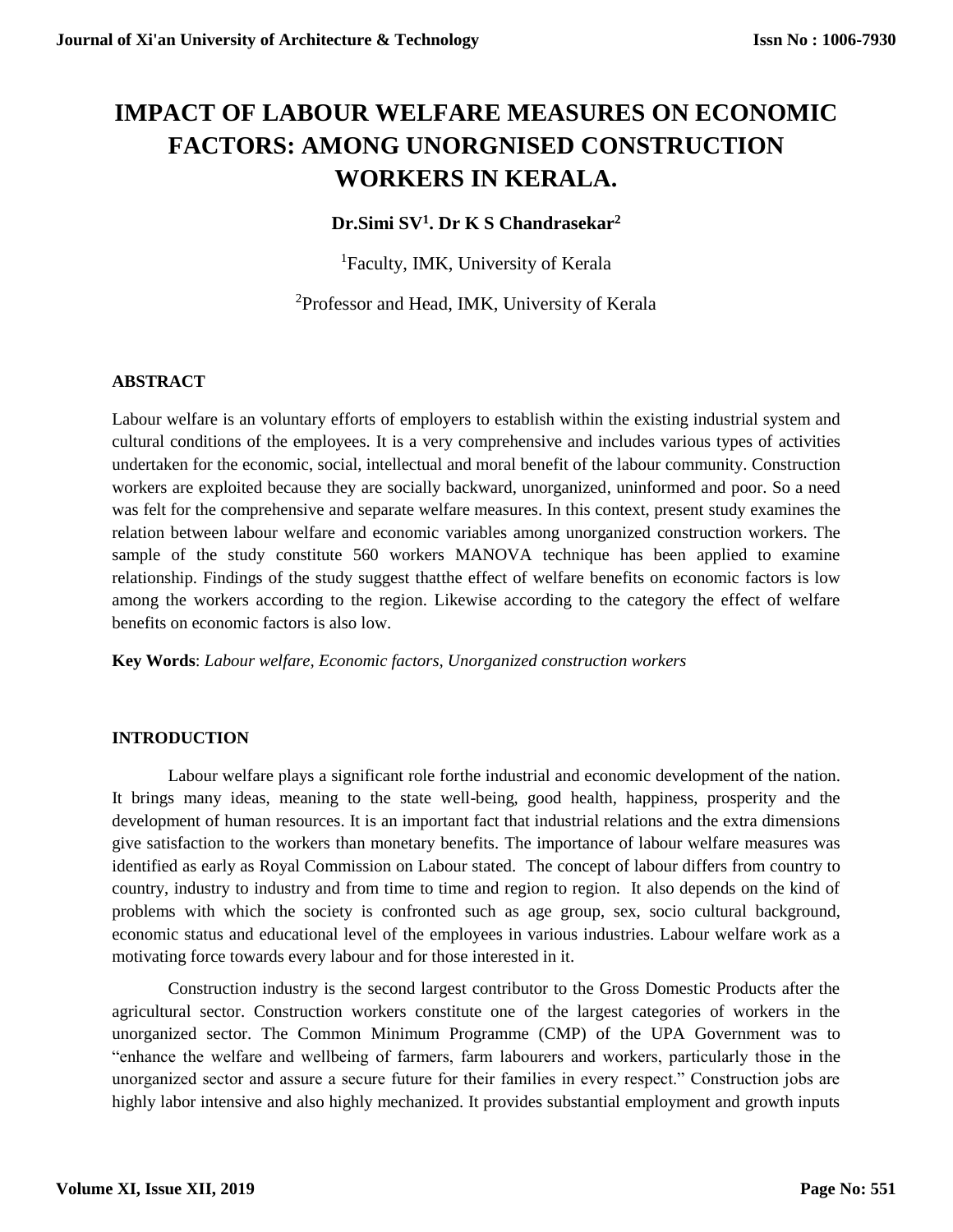to other manufacturing industries such as cement, chemicals, bricks, paints etc. The work in the construction sector is most vulnerable because of the poor employment conditions. The work is exposed to risk. The lack of safety, health and welfare facilities, coupled with uncertain working hours acts as bane to the workers. The social protection is virtually non-existent due to the reasons such as its casual nature, temporary relationship between employers and employees, lack of basic amenities and inadequacy of welfare facilities. The extent of unionization in the construction industry has been very low due to migratory, seasonal nature of workers and scattered location of work sites. The above conditions of the construction workers deserve consideration -'extensive and intensive' studies.

#### *Genesis of the term "labour welfare measures"*

The term 'Labour Welfare' is very comprehensive and includes various types of activities undertaken for the economic, social, intellectual and moral benefit of the labour community. The activities are so varied and so multifarious that the concept of labour welfare may vary from country to country. In the entire realm of economic thought, perhaps there is no other concept which has been so much a subject of intensive discussion and various approaches. Besides its historical background 'labour welfare' like the term 'welfare' remains even today as fresh and as full of suggestions to the earnest researcher as it ever was.

The Encyclopedia of Social Sciences (Vol. XV, 1935) defines labour welfare as, "The voluntary efforts of employers to establish within the existing industrial system working and sometimes living and cultural conditions of the employees beyond that which is required by law, the custom of the industry and the conditions of the market. M.V. Moorthy is of the view that, "Labour welfare work is associated on the negative side, with the counteracting of the benefit effects of the large scale industrial system of production, especially capitalistic, so far as India is concerned, on the personal, family and social life of the worker and his family for a good life as understood in its most comprehensive sense."According to the report of ILO, 'Workers welfare' should be understood as meaning such services, facilities and amenities which may be established in or in the vicinity of undertaking to enable the persons employed in them to perform their work in healthy and congenial surroundings, provided with amenities conducive to good health and high morale. However, it is a convenient term to cover all those aspects of industrial life which contribute to the well being of the worker. According to the study conducted by Dr.Bhajanga Rao (2017), welfare is a process of recognizing, motivating and retaining employees through that building up reputation for the company. Dr. P.Venugopal&T.Bhaskar(2011) conducted a study on impact of labour welfare measures on quality of worklife.. It was found that, there exist positive relationship between labour welfare and quality of work life. P.Anju(2016) conducted a study on relationship between rate of absenteeism and labour welfare measures. It was found that the rate of absenteeism can be reduced to a great extent through effective implementation and extension of labour welfare measures.

#### **LITERATURE REVIEW**

.**K .P Kannan (2002)** examines the evolution of the welfare funds for informal sector workers in the state of Kerala in India. The paper finds that welfare fund model of collective care arrangements for the informal sector in Kerala showed considerable innovation in its design and organization, its functioning is embedded in the bureaucratic system giving rise to a number of problems. The model offers a minimum of social security to the informal sector workers who are unprotected. The ever-increasing demand for more and more welfare funds for each and every sub-sector of the informal sector can be viewed as a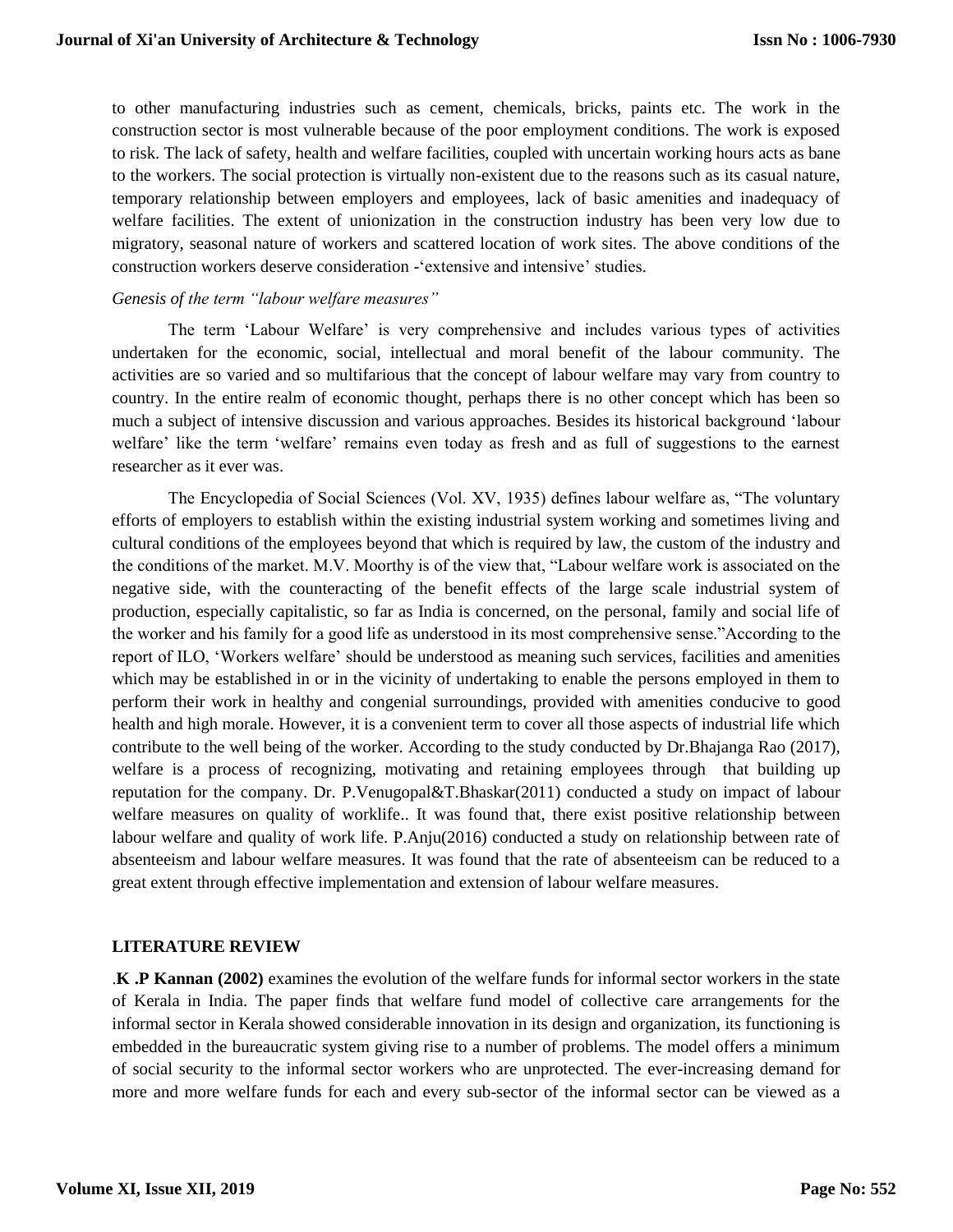desperate reaction of the workers for measures of social security in an unprotected labour market. A long history of mobilization and organization and poor policies of the governments in power, the working and living conditions of an average worker in the informal unorganized sector in Kerala are perceptibly better than those of two / three decades ago. One of the biggest challenges facing Kerala is the problem of unemployment. Reducing unemployment and enhancing the social security cover to the majority of the people are two crucial issues that a liberalized economy will have to face. The welfare fund model of Kerala provides useful pointers to alleviating the problem of insecurity among the workers in the informal sector.

**V. Krishnamurthy and R.P Nair (2003)** focus on the welfare fund for construction workers, which commenced in November 1994 and provided a range of welfare measures such as benefits for fatal and nonfatal accidents as well as grants for education, marriage and funerals. Manual workers over the age of 15 can register with the Board and pay 25 rupees as an insurance premium to cover accidental death or disability. In practice, however, workers are registered through their trade unions but the level of registration is low - 18% of two million workers in the sector. Of the 90,000 members identified in a survey conducted under the study, only 200 had received any monetary benefit from their membership. Employers pay 0.3 % of each construction contract to the welfare fund but compliance is a problem and the benefits are too small to make a difference to living conditions. The study recommends that the contribution rate can be increased to 1% if the following two conditions are met 1) there is in-depth study done on the reasons for the large current surplus of the fund and 2) there is a clear plan about how the current surplus and the increased future resources will be used for greater coverage and improved benefits. It concludes that there is a need for the various welfare funds to operate on a more uniform basis and that consideration should be given to achieving a greater degree of integration under one single Board.**Beena Narayan (2010)** in the research paper states that construction workers and unorganized sector workers are most vulnerable in India. The relationship between employer and employee is temporary and their working hours are uncertain. Basic amenities and welfare facilities provided to these workers are inadequate. In the case of construction workers 72% have a choice for private hospitals, 14% have choice for government hospitals and 14% are aware about ESI hospital. By interviews with the construction workers it was understood that only limited first aid is available at the worksite. Larger construction companies follow rules regulating care for the workers. In the case of smaller construction sites no such rules for labour are followed. Construction workers are rarely paid any compensation. From the 153 construction workers surveyed 76% (117) accepted that there is no compensation for sickness or loss and 7% (10) workers accepted that some compensation is paid. In case of death some compensation is paid from the contractor's side while 17% (26) workers are unaware of the compensation policy. The paper concludes that ESIC can play an active role with the help of the media, non-government organizations, educational institutions and corporate groups so that unorganized sector workers get proper advantage of social security schemes. KamalaantMohapatra (2012) in International Journal of Humanities and Social Science conducted a study on women workers in informal sector in India with reference to construction industry.

The unorganized sector workers suffer from the cycle of excessive seasonal employment, there is no formal relation between employer and employee and lck of social protection. Construction is the sector which has registered a large increased in employment in the post reform decade. In construction an estimated 10.7 million construction workers, accounting for 83 percent of all construction workers in India in that year, were employed through contractors and did not receive minimum employment protection and benefits whatsoever. Sunil Kumar Padhi, (2012) in his article socio-economic conditions of construction workers in India: issues and challenges point out that, India's construction industry is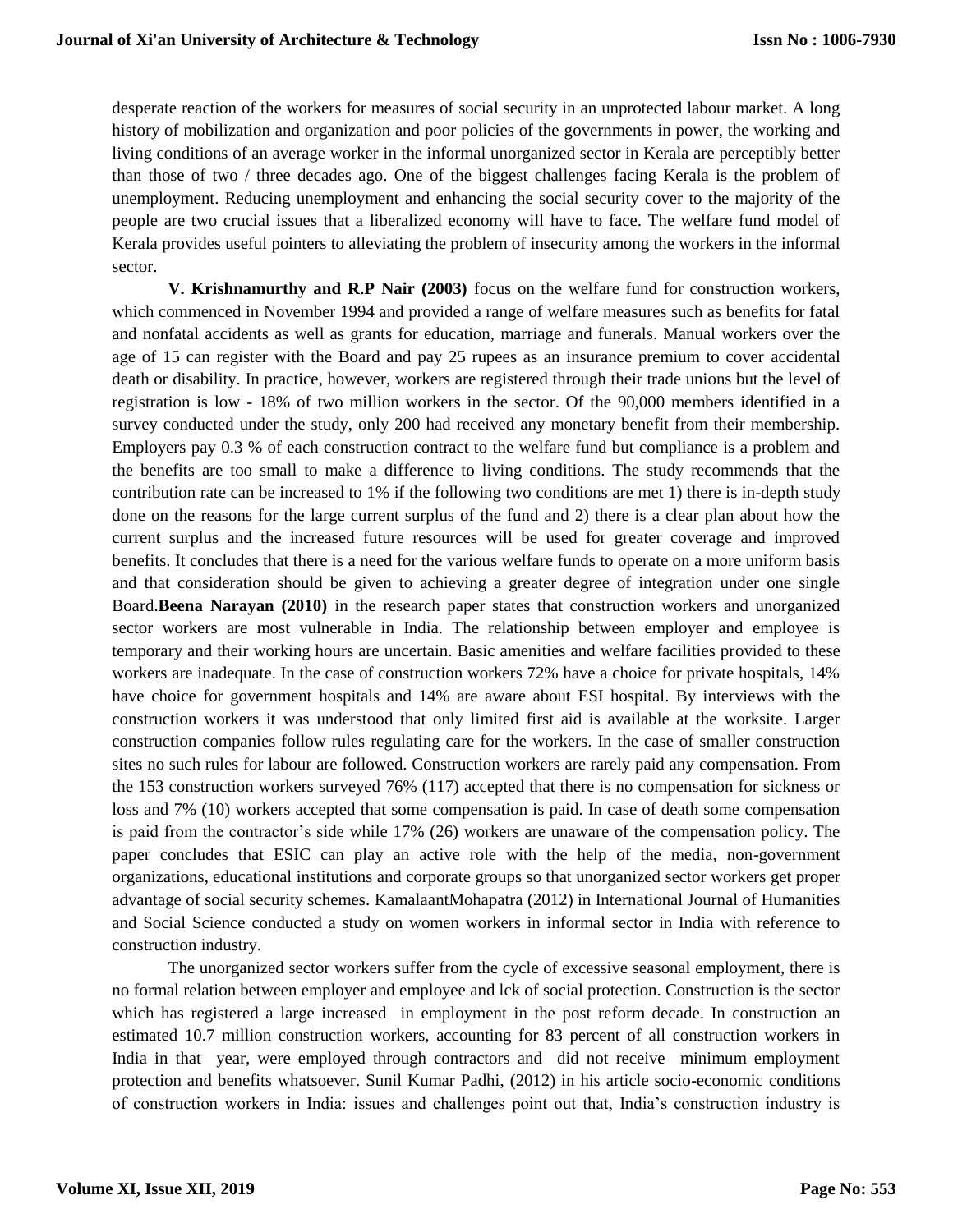large and visible, engaging 3.2 crore workers nationwide. Construction workers come under the unorganized sector. Construction workers suffer from the cycle of excessive seasonal employment; there is no formal relationship between employer and employee, lack of social security and protection. The paper finds that Welfare Fund Model in Kerala offers a minimum of social security to the informal sector workers who are unprotected. Replicating this model with suitable modifications to other states n India, where there is no social security arrangements for informal sector workers is worth pursuing.

#### **PRESENT STUDY**

Construction work is characterized by its casual nature, temporary relationship between employer and employee, uncertain working hours, lack of basic amenities and inadequacy of welfare facilities. These unstable characteristics of unorganized construction workers make it difficult to implement labour welfare measures in this sector. The labor welfare measures being implemented in the state of Kerala through Kerala Building & Other Construction Workers Welfare Fund Board(KBCWWFB). It was formed in the year 1989, which came into effect from 1/1/1990. According to the KBCWWFB Act 1989 schedule-I, construction workers can be broadly classified into 26 categories and has formulated 23 types of welfare benefits. The Act also provides registration of construction workers as members of the Board, who are eligible for welfare benefits. The present study aims to find out relationship betweenlabour welfare benefits provided by the Board and economic variables among registered construction workers in Kerala.To understand how labour welfare measures influence on economic conditions many research studies have been conducted to find out the relationship, however negligible research has been conducted in case of unorganized construction workers particularly I state of Kerala.

#### **OBJECTIVE**

To examine relationship between labour welfare measures provided by KBCWWFB and economic variables among registered construction workers in Kerala.

#### **RESEARCH METHODOLOGY**

The present study is mainly based on primary sources of data. The population of the study comprises unorganized construction workers registered with KBCWWFB. Multi-stage random sampling technique was applied for collecting data from unorganized construction workers. The sample size is selected under propotional allocation method. The calculated sample size is 560. For the purpose of the study only seven categories of construction workers were selected – masons, technical worker, concrete workers, casual workers and sand workers. A structured questionnaire was designed in English and then translated into Malayalam to facilitate understanding of the respondents.

#### **RESULTS**

The response of different categories of construction workers is required to analyze the difference in opinion on the effects of labour welfare measures on economic factors such as, income of workers, savings of workers, workers' debt, income stability and household financial support and changes in the physical assets and contribution to family members' income according to region and categories of construction workers. MANOVA model is applied to identify the effects of welfare measures on economic factors. The following tables' shows the output of MANOVA such as estimated marginal means, test of between subject effects and multivariate test.

**Region-wise marginal means of the responses regarding the effect of welfare benefits on economic factors of beneficiaries of the Welfare Board.**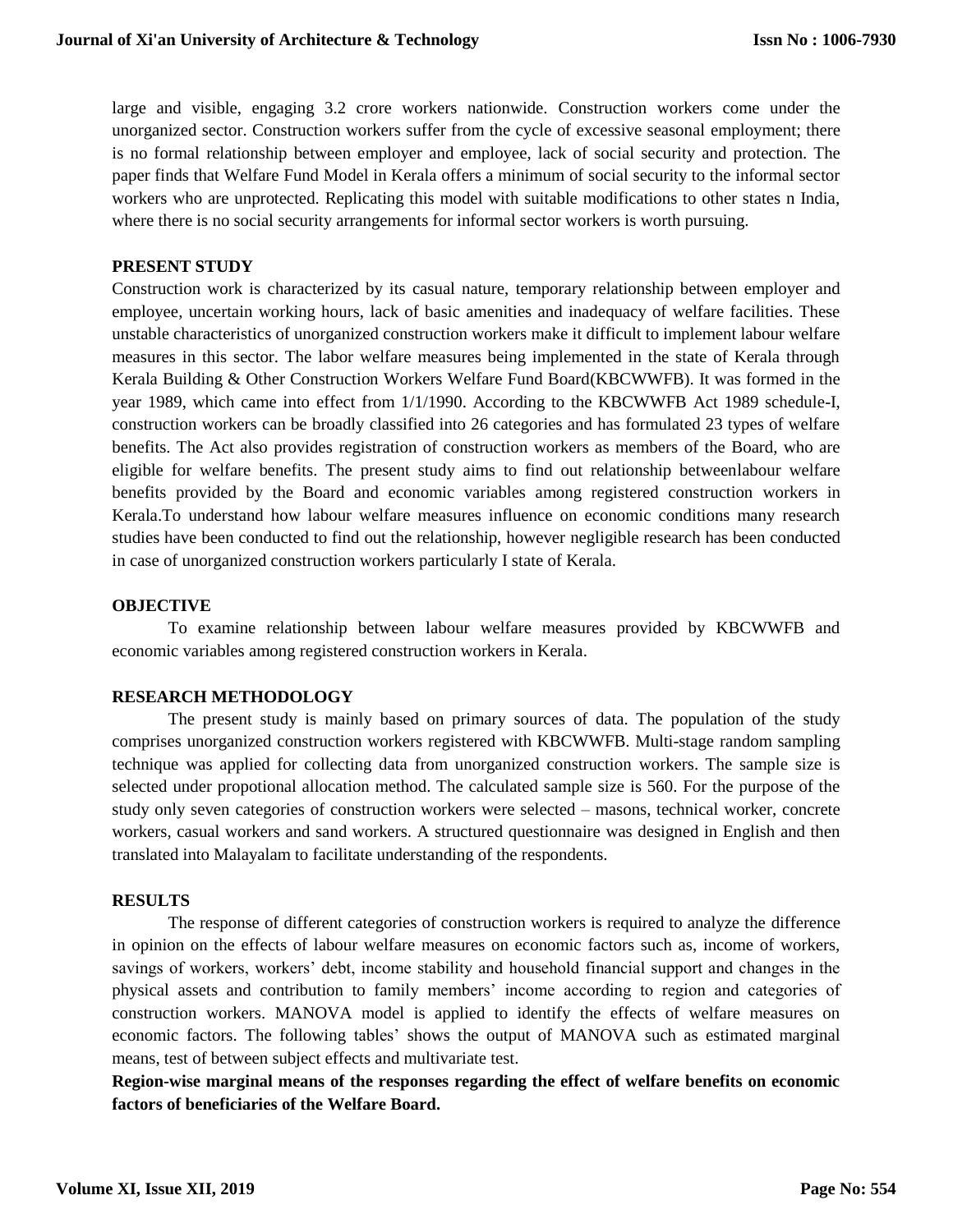|                                                                          | Region  |       |            | 95% Confidence |       |
|--------------------------------------------------------------------------|---------|-------|------------|----------------|-------|
|                                                                          |         | Mean  | Std. Error | Interval       |       |
| Dependent Variable                                                       |         |       |            | Lower          | Upper |
|                                                                          |         |       |            | Bound          | Bound |
|                                                                          | South   | 2.952 | .072       | 2.811          | 3.094 |
| income of workers                                                        | Central | 3.006 | .075       | 2.859          | 3.153 |
|                                                                          | North   | 3.281 | .080       | 3.125          | 3.437 |
|                                                                          | South   | 2.952 | .072       | 2.811          | 3.094 |
| savings of workers                                                       | Central | 3.006 | .075       | 2.859          | 3.153 |
|                                                                          | North   | 3.281 | .080       | 3.125          | 3.437 |
|                                                                          | South   | 3.051 | .072       | 2.910          | 3.193 |
| Workers' debt                                                            | Central | 2.978 | .075       | 2.831          | 3.125 |
|                                                                          | North   | 2.723 | .079       | 2.567          | 2.879 |
| income stability and household financial<br>support                      | South   | 2.952 | .072       | 2.810          | 3.093 |
|                                                                          | Central | 3.014 | .075       | 2.868          | 3.161 |
|                                                                          | North   | 3.280 | .080       | 3.124          | 3.437 |
|                                                                          | South   | 2.952 | .072       | 2.810          | 3.093 |
| changes in physical assets and contribution<br>to family members' income | Central | 3.014 | .075       | 2.868          | 3.161 |
|                                                                          | North   | 3.280 | .080       | 3.124          | 3.437 |

*TABLE NO: 1*

## **Category-wise marginal means of the responses regarding the effect of welfare benefits on economic factors of beneficiaries of the Welfare Board**

|                    |                     |       |            | 95% Confidence Interval |                    |  |
|--------------------|---------------------|-------|------------|-------------------------|--------------------|--|
| Dependent Variable | Category            | Mean  | Std. Error | Lower                   | <b>Upper Bound</b> |  |
|                    |                     |       |            | Bound                   |                    |  |
|                    | Mason               | 2.901 | .067       | 2.769                   | 3.033              |  |
|                    | Technical workers   | 3.012 | .068       | 2.880                   | 3.145              |  |
|                    | Concrete workers    | 2.864 | .090       | 2.688                   | 3.040              |  |
| Income of workers  | Tile workers        | 3.016 | .131       | 2.759                   | 3.273              |  |
|                    | Fabrication workers | 3.341 | .185       | 2.978                   | 3.704              |  |
|                    | Casual workers      | 3.107 | .053       | 3.004                   | 3.211              |  |
|                    | Sand workers        | 3.317 | .331       | 2.666                   | 3.968              |  |
|                    | Mason               | 2.901 | .067       | 2.769                   | 3.033              |  |
| savings of workers | Technical workers   | 3.012 | .068       | 2.880                   | 3.145              |  |
|                    | Concrete workers    | 2.864 | .090       | 2.688                   | 3.040              |  |
|                    | Tile workers        | 3.016 | .131       | 2.759                   | 3.273              |  |
|                    | Fabrication workers | 3.341 | .185       | 2.978                   | 3.704              |  |
|                    | Casual workers      | 3.107 | .053       | 3.004                   | 3.211              |  |

*TABLE NO: 2*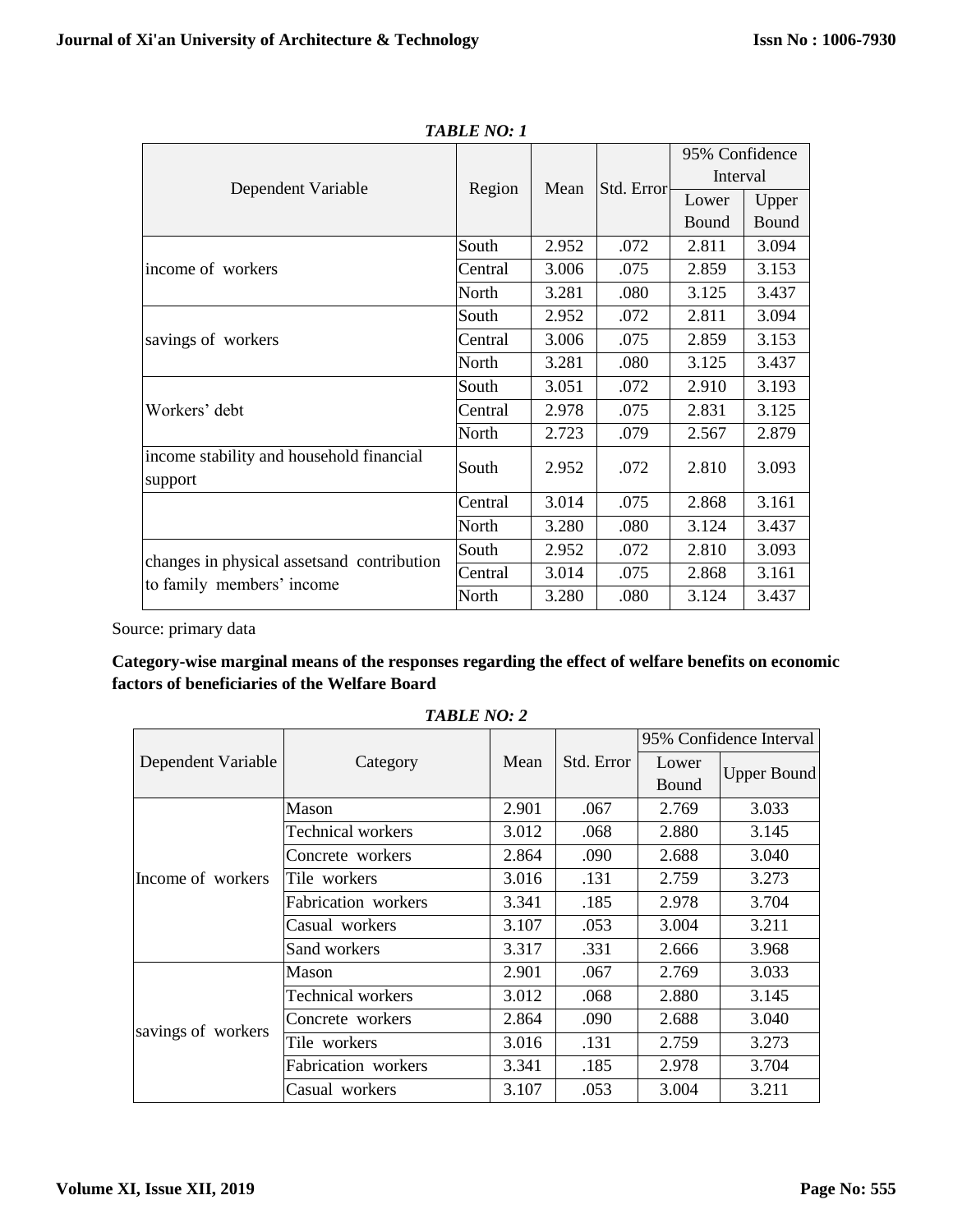|                      | Sand workers             | 3.317 | .331 | 2.666 | 3.968 |
|----------------------|--------------------------|-------|------|-------|-------|
|                      | Mason                    | 3.098 | .067 | 2.966 | 3.230 |
|                      | Technical workers        | 2.989 | .068 | 2.856 | 3.122 |
|                      | Concrete workers         | 3.137 | .090 | 2.961 | 3.313 |
| Workers' debt        | Tile workers             | 2.985 | .131 | 2.728 | 3.242 |
|                      | Fabrication workers      | 2.659 | .184 | 2.296 | 3.021 |
|                      | Casual workers           | 2.873 | .053 | 2.770 | 2.976 |
|                      | Sand workers             | 2.681 | .331 | 2.030 | 3.331 |
|                      | Mason                    | 2.902 | .067 | 2.770 | 3.034 |
|                      | Technical workers        | 3.028 | .068 | 2.895 | 3.161 |
| income stability and | Concrete workers         | 2.863 | .090 | 2.687 | 3.040 |
| household financial  | Tile workers             | 3.015 | .131 | 2.758 | 3.273 |
| support              | Fabrication workers      | 3.341 | .185 | 2.979 | 3.704 |
|                      | Casual workers           | 3.107 | .053 | 3.004 | 3.210 |
|                      | Sand workers             | 3.318 | .332 | 2.667 | 3.969 |
|                      | Mason                    | 2.902 | .067 | 2.770 | 3.034 |
| changes in physical  | <b>Technical workers</b> | 3.028 | .068 | 2.895 | 3.161 |
| assets, and          | Concrete workers         | 2.863 | .090 | 2.687 | 3.040 |
| contribution to      | Tile workers             | 3.015 | .131 | 2.758 | 3.273 |
| family members'      | Fabrication workers      | 3.341 | .185 | 2.979 | 3.704 |
| income               | Casual workers           | 3.107 | .053 | 3.004 | 3.210 |
|                      | Sand workers             | 3.318 | .332 | 2.667 | 3.969 |

## **Test of subject effects**

| Source | Dependent Variable                                                                    | Type I<br>Sum of<br>Squares | df             | Mean<br>Square | $\mathbf{F}$    | Sig.     |
|--------|---------------------------------------------------------------------------------------|-----------------------------|----------------|----------------|-----------------|----------|
| q1.1   | income of workers                                                                     | 10.248                      | $\overline{2}$ | 5.124          | 9.418 .000*     |          |
|        | savings of workers                                                                    | 10.248                      | $\overline{2}$ | 5.124          | 9.418           | $.000*$  |
|        | Workers' debt                                                                         | 9.845                       | $\overline{2}$ | 4.923          | $9.060$ $.000*$ |          |
|        | household 10.034<br>stability<br>and<br>income                                        |                             | $\overline{2}$ | 5.017          | 9.215           | $.000*$  |
|        | financial support                                                                     |                             |                |                |                 |          |
|        | assets, and 10.034<br>changes<br>physical<br>in<br>members'<br>contribution<br>family |                             | $\overline{2}$ | 5.017          | 9.215           | $.000*$  |
|        | to<br>income                                                                          |                             |                |                |                 |          |
|        | income of workers                                                                     | 6.956                       | 6              | 1.159          | 2.131           | $.048**$ |
|        | savings of workers                                                                    | 6.956                       | 6              | 1.159          | 2.131           | $.048**$ |
| q1.6   | worker's debt                                                                         | 7.714                       | 6              | 1.286          | 2.366           | $.029**$ |
|        | household $6.954$<br>stability<br>and<br>income<br>financial support                  |                             | 6              | 1.159          | 2.129           | $.049**$ |

#### *TABLE NO: 3*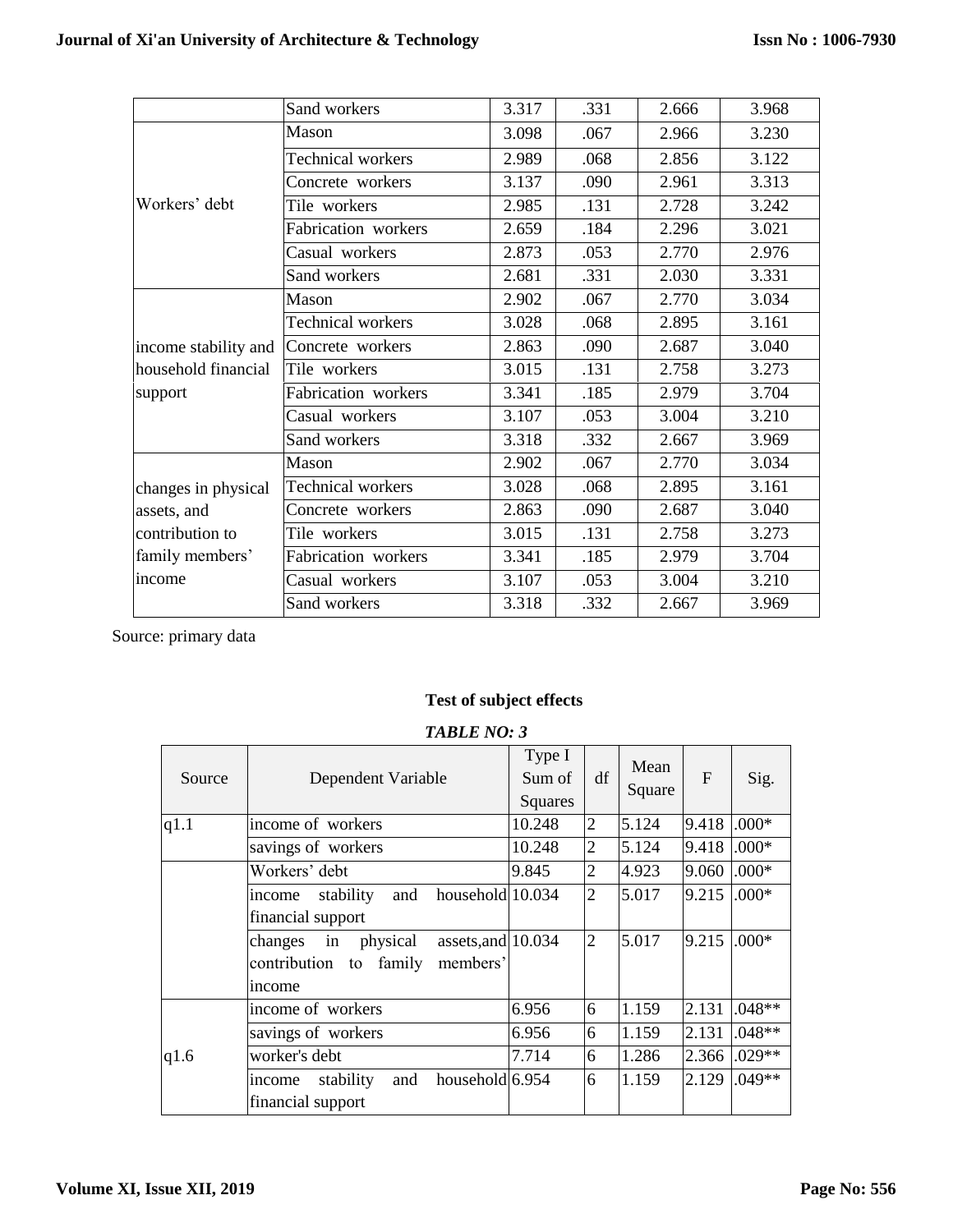|       | changes in physical assets, and $6.954$           |         | 6   | 1.159    | $2.129$ .049** |
|-------|---------------------------------------------------|---------|-----|----------|----------------|
|       | contribution to family members'                   |         |     |          |                |
|       | income                                            |         |     |          |                |
|       | income of workers                                 | 299.794 |     | 551 .544 |                |
|       | savings of workers                                | 299.794 |     | 551 .544 |                |
|       | Workers' debt                                     | 299.396 |     | 551 .543 |                |
| Error | income stability and household 299.996            |         |     | 551.544  |                |
|       | financial support                                 |         |     |          |                |
|       | changes in physical assets, and 299.996           |         |     | 551 .544 |                |
|       | contribution to family members'                   |         |     |          |                |
|       | income                                            |         |     |          |                |
|       | income of workers                                 | 316.998 | 559 |          |                |
|       | savings of workers                                | 316.998 | 559 |          |                |
|       | Workers' debt                                     | 316.955 | 559 |          |                |
| Total | household $316.984$<br>and<br>stability<br>income |         | 559 |          |                |
|       | financial support                                 |         |     |          |                |
|       | changes in physical assets, and 316.984           |         | 559 |          |                |
|       | contribution to family members'                   |         |     |          |                |
|       | income                                            |         |     |          |                |

## **MANOVA- effect of welfare benefits on economic factors of beneficiaries of the Welfare Board**

| <b>TABLE NO: 4</b> |  |  |
|--------------------|--|--|
|--------------------|--|--|

|           | Effect                           | Value            | $\mathbf{F}$            | Hypothesis<br>df | Error df | Sig.     |
|-----------|----------------------------------|------------------|-------------------------|------------------|----------|----------|
|           | Pillai's Trace                   | .999             | 231930.267 <sup>a</sup> | 3.000            | 549.000  | $.000*$  |
|           | Wilks' Lambda                    | .001             | 231930.267 <sup>a</sup> | 3.000            | 549.000  | $.000*$  |
| Intercept | Hotelling's                      | 1267.379         | 231930.267 <sup>a</sup> | 3.000            | 549.000  | $.000*$  |
|           | Trace                            |                  |                         |                  |          |          |
|           | Roy's                            | Largest 1267.379 | 231930.267 <sup>a</sup> | 3.000            | 549.000  | $.000*$  |
|           | Root                             |                  |                         |                  |          |          |
|           | Pillai's Trace                   | .039             | 3.651                   | 6.000            | 1100.000 | $.001*$  |
|           | Wilks' Lambda                    | .961             | $3.662^{\rm a}$         | 6.000            | 1098.000 | $.001*$  |
| q1.1      | Hotelling's                      | .040             | 3.674                   | 6.000            | 1096.000 | $.001*$  |
|           | Trace                            |                  |                         |                  |          |          |
|           | Largest <sub>.034</sub><br>Roy's |                  | 6.281 <sup>b</sup>      | 3.000            | 550.000  | $.000*$  |
|           | Root                             |                  |                         |                  |          |          |
|           | Pillai's Trace                   | .033             | 1.036                   | 18.000           | 1653.000 | $.415**$ |
| q1.6      | Wilks' Lambda                    | .967             | 1.038                   | 18.000           | 1553.292 | $.413**$ |
|           | Hotelling's<br>Trace             | .034             | 1.040                   | 18.000           | 1643.000 | $.411**$ |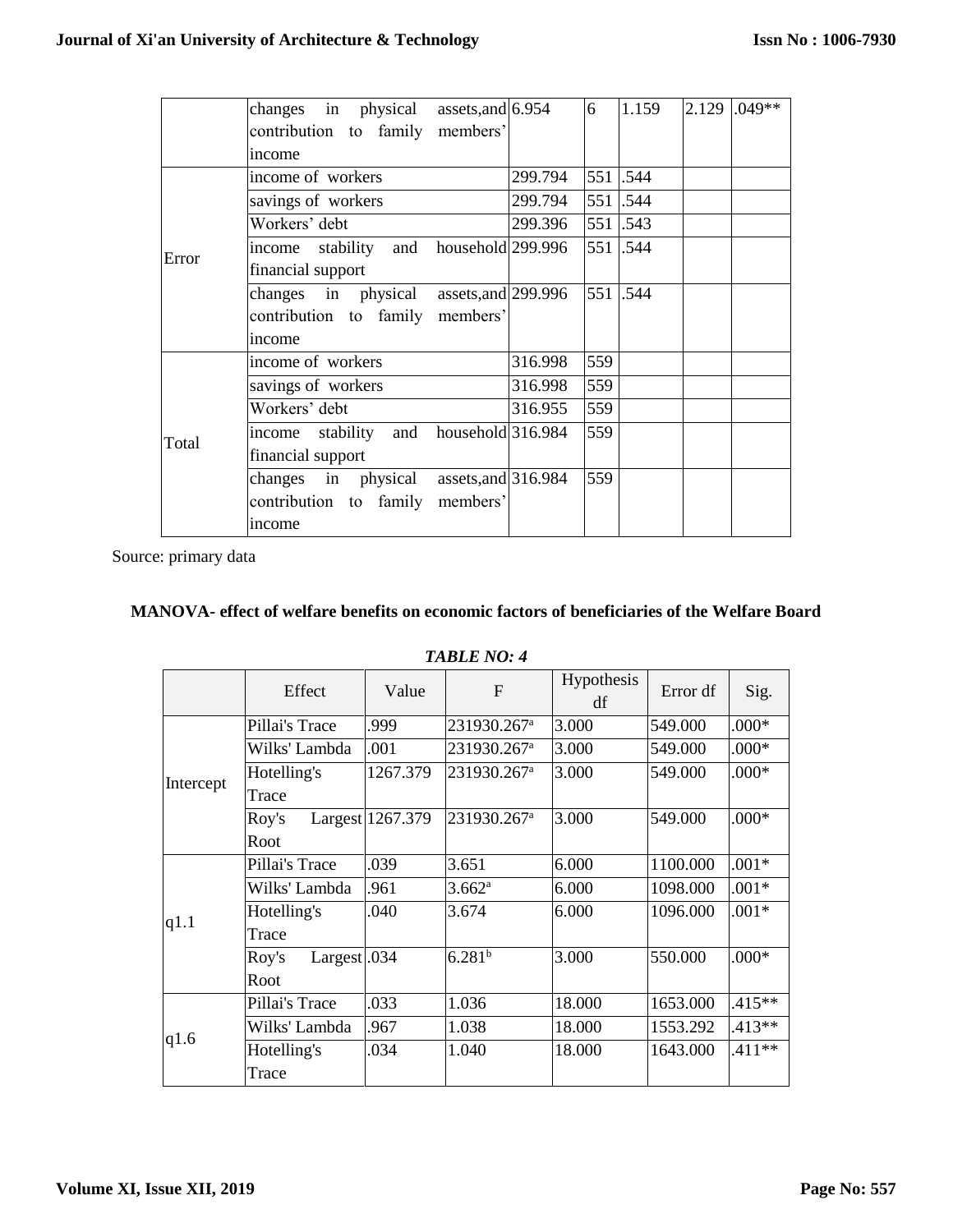|  | Rov's | Largest $.026$ | (2.401 <sup>b</sup> ) | 6.000 | 551.000 | $.027**$ |
|--|-------|----------------|-----------------------|-------|---------|----------|
|  | Root  |                |                       |       |         |          |

#### **DISCUSSION**

Above tables shows the result of the MANOVA model for testing the variation in opinion on effects of welfare benefits on economic factors such as, income of workers, savings of workers, workers' debt, income stability and household financial support and changes in the physical assets and contribution to family income. As per the table 1, income of workers has improved among workers in northern region (mean 3.281) savings of workers has improved among workers belong to northern region (mean 3.281), debt of the workers' has improved among workers belong southern region (mean 3.051), income stability and household financial support has improved among workers belong to northern region (mean 3.280) and changes in the physical assets and contribution to family members' income of workers has improved among workers belong to northern region (mean 3.280). The mean variation of the factors is statistically significant in the multivariate test and also in the test of between subject effects (F values associated with their P values are statistically significant, as  $P = <.05$ ).

As per the table 2, income of workers has improved among fabrication workers (mean 3.341), savings of workers has improved among fabrication workers (mean 3.341), workers' debt improved among concrete workers (mean 3.137), income stability and household financial support has improved among fabrication workers (mean 3.341) and also changes in physical assets and contribution to family members' income has improved among sand workers (mean 3.318). This mean variation of the factors is statistically not significant in the multivariate test (F values associated with their P values are statistically significant, as  $P = >.05$ ).

The region wise difference in the opinion among the construction workers regarding the effects of welfare benefits on economic factors has been tested using MANOVA model. The result of multivariate test shows that, the difference in the opinion among construction workers on region wise regarding the effects of welfare benefits on economic factors is statistically significant (F values associated with their P values are statistically significant, as  $P = \langle .05 \rangle$ . So it can be concluded that the opinion among construction workers in different regions regarding the effects of welfare benefits on economic factors among construction workers according to region is different.

The category wise difference in the opinion among the construction workers regarding the effects of welfare benefits on economic factors has been tested using MANOVA model. The result of multivariate test shows that, the difference in the opinion among construction workers regarding the effects of welfare benefits on economic factors is statistically not significant (F values associated with their P values are statistically significant, as  $P = > .05$ ). So it can be concluded that the opinion among different category of construction workers regarding the effects of welfare benefits on economic factors is same.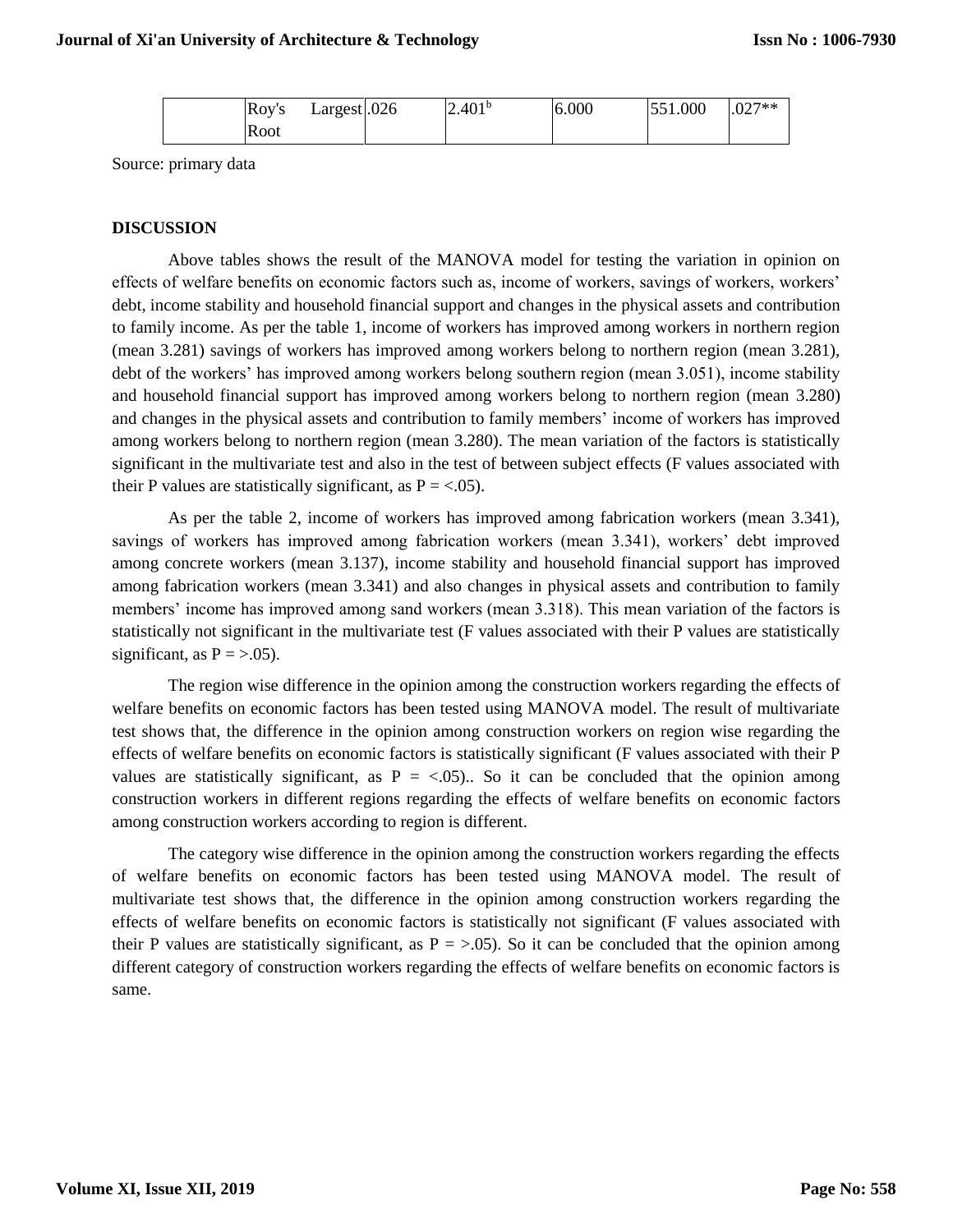#### **CONCLUSION**

In nutshell, present study examined the relationship between labour welfare measures and economic factors among unorganized construction workers in Kerala. When we take the economic factors together, it is observed that the effect of welfare benefits on economic factors is low among the workers according to the region. Likewise according to the category the effect of welfare benefits on economic factors is also low. The study only examines the relationship between labour welfare and economic variables. So the findings of the study cannot be generalized for organized construction workers. Further studies can include organized construction workers in construction companies. Another limitation of the study is that, it only focus on seven categories of workers, it can be extended to other nineteen categories in future.

## **REFERENCES**

InternationalLabourOrganisation, 26th Conference, Conventions and Recommendations, 1949.

- K. P. Kannan, 'The welfare fund model of social security for informal sector workers- The Kerala Experience 'The Indian Journal of Labour Economics, 2002.
- V.Krishnamurthy and R.P Nair, 'The Welfare Fund for Construction Workers in Tamil Nadu', Extension of Social Security Social Security Policy and Development Branch International Labour Office International Labour Organization, International Labour Office, Geneva, 2003.
- Government of Kerala (1993) 'Major Social Security Initiatives In Kerala', Social Security Division, State Planning Board, Trivandrum.
- Surendran Nair, V (1994) 'Social Security Scheme Movement in Kerala A case study of Construction Workers', M.Phil Thesis, Department Of Future Studies, University of Kerala.
- Sobha .V. Nair (1987) 'Social Security and the Weaker Sections',Ph D Thesis University of Kerala.
- Government of India (2002)- "Agenda for National Seminar on Unorganized Sector Labour, November 2002, Ministry of Labour.
- Government of India, Report of National Commission on Labour, (2002) Vol.I- Ministry of Labour.
- Government ofKerala. Statistics for Planning (2001), Department of Economics and Statistics.
- Government of Tamil Nadu, Tamil Nadu—Economic Appraisal 2002-03, Evaluation and Applied Research Department. 2004
- Harilal, K.N. (1986) "Kerala Building Industry in Transition", Mphil Thesis, Centre for Development Studies. Thiruvananthapuram.

International LabourOrganisation, 26th Conference, Conventions and Recommendations, 1949.